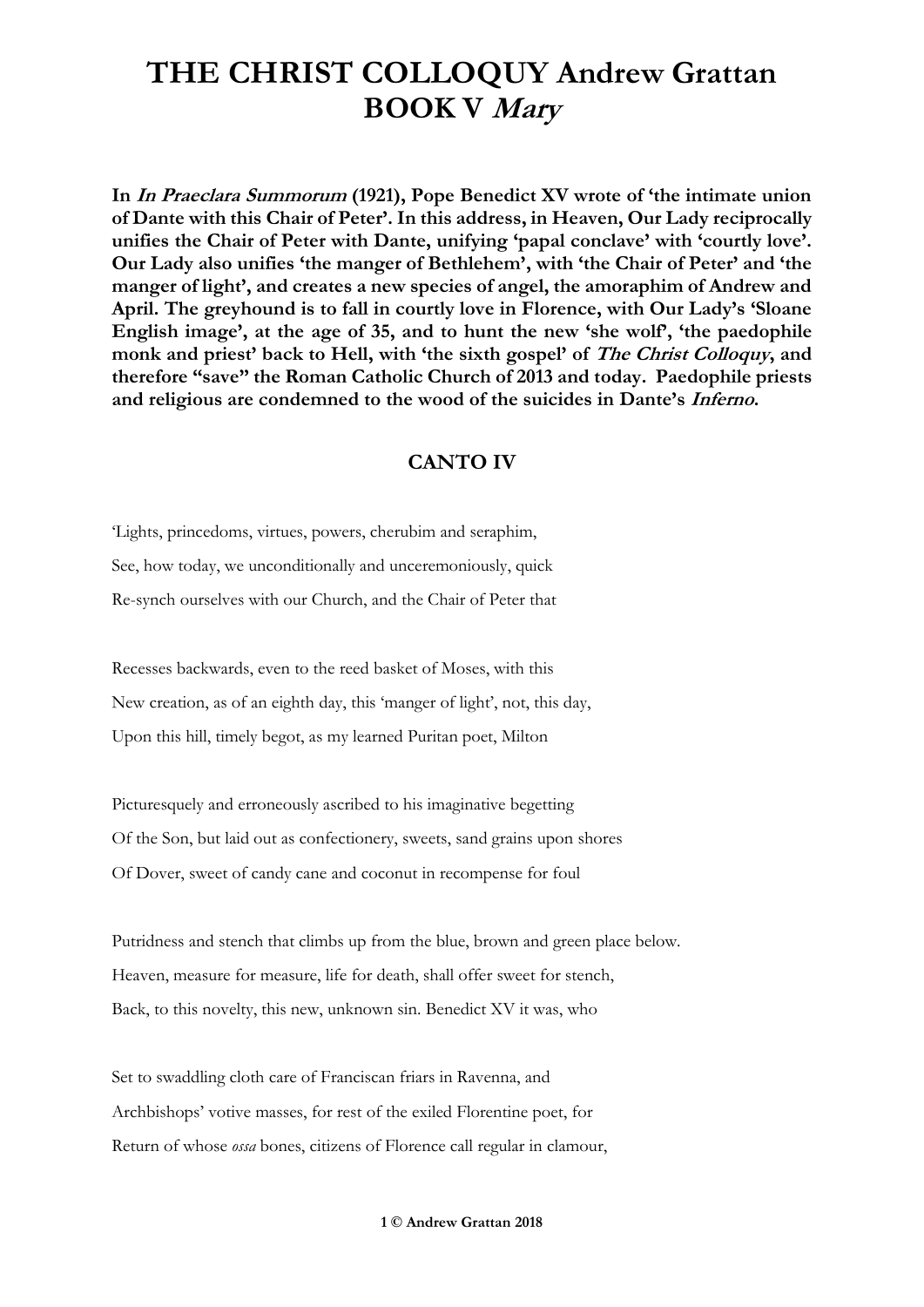Who unified the Alighierian with the Chair of Peter, and raised him to Exalted state of prophet, second only to all those prophetic names, Habakkuk and Ezekiel, who star the old and new testaments.

Not all of Hell, Ciacco, Farinata and Cavalcante, and super-sensual, Whom Dante knew as daily leprous bread of his Florence, can compete With present sickness and disease that termite eats, very wood

Of the Chair of Peter, and this new sin of paedophilia, that Dante, In his over-arch of foresight and assent to all divinity, in the saviour Person of the fabled greyhound, *veltro*, accounted for in earliest

Canto first of his *Inferno*; this sin, that will scourge post-conciliar Church that sought to let in, latter-day light. For, the synchronization of the Alighieri with the line of Petrine

Accession, I, the Marian, the mother of all my holy children on earth, Synchronization of the Alighieri, reciprocally inaugurate, with the Accession line of the Chair of Peter, unify, papal conclave with courtly love.

No greater intercession on earth, is there, then when the white smoke Puffs from short chimney pipe atop the Sistine chapel; and no greater Unification, will there ever be, with the purity of the Holy Spirit,

Than purity of two poets recording *La Vita Nuova*, in Florence and *The Christ Sonnets*, in Rome; and sighs of courtly love in Florence, Are very exhalation of a sweetness of breath, second only to exhalation

Of breath of the Holy Spirit, upon the earth, echoic as the *ruah* ruminations. The longing for Beatrice, was matched for Alighieri, only By the longing, for the coming of the greyhound, second only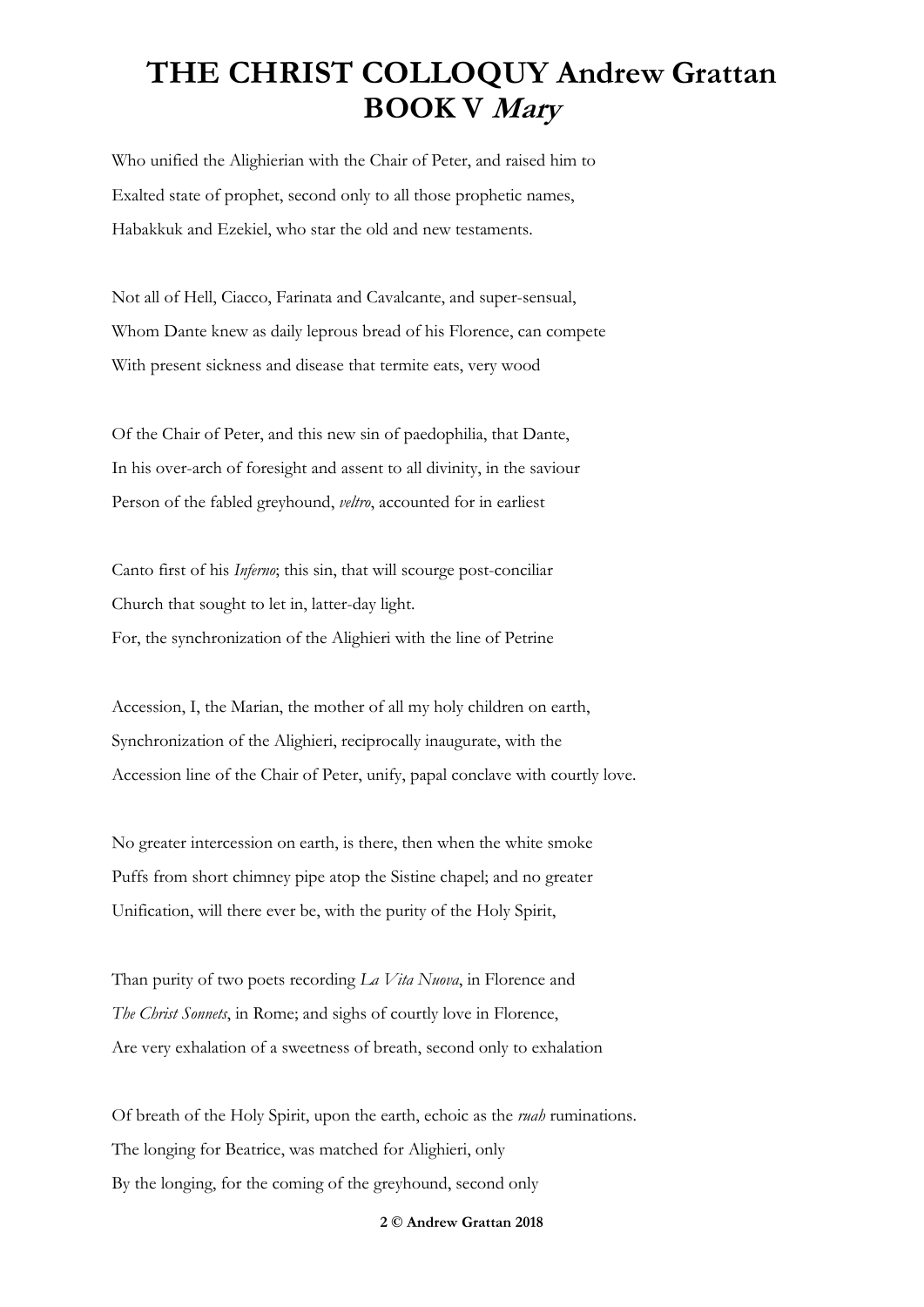To the second coming, when my Son will Creed come again, to judge And condemn, be Francis merciful to, or to save, when every tear Will be wiped away, at the second coming of the Jesuanic.

Before the second coming of the Jesuanic, though, is to be coming Of the greyhound, a creature more famous and mythical than Conan Doyle's hound of the Baskervilles, or children's book, one

Hundred and one dalmatians. For, the hunting hound is dogged Devoted, Learian Dante's faithful Kent, as Lear lent upon, that Moses staff, matchless Dante, will grammar assent, to this son of Kent,

Grey child, born among orchards and Spitfire hops of a child's education Among Westgate Benedictines to parallel Dante's Florentine Franciscans. No greater urgency, was wept upon papers of *Commedia*, when Dante,

All but broken in exile, and reliant upon equip patronage and Employment of noblemen, set to sweetest orchestration Of the eternally sublime and true, in his *La Divina Commedia*,

He, the past courtly lover of Beatrice, snuffed out by Florentine politics, He, the present courtly lover of April, snuffed out by Church politics, True gospel coracle, shipwrecked upon, holy choirwood of Adonai.

And, as the divine poet unified himself with the greyhound, as he was then Unified with the Chair of Peter, Heaven, now unifies the greyhound with The Chair of Peter, in acknowledgement of this wonderful animal,

Though, even for Dante, there was more in heaven and earth, than was Dreamt of, in his Henrican and Can Grande philosophy, that there would be Something rotten in this state of Denmark, this modern global Church.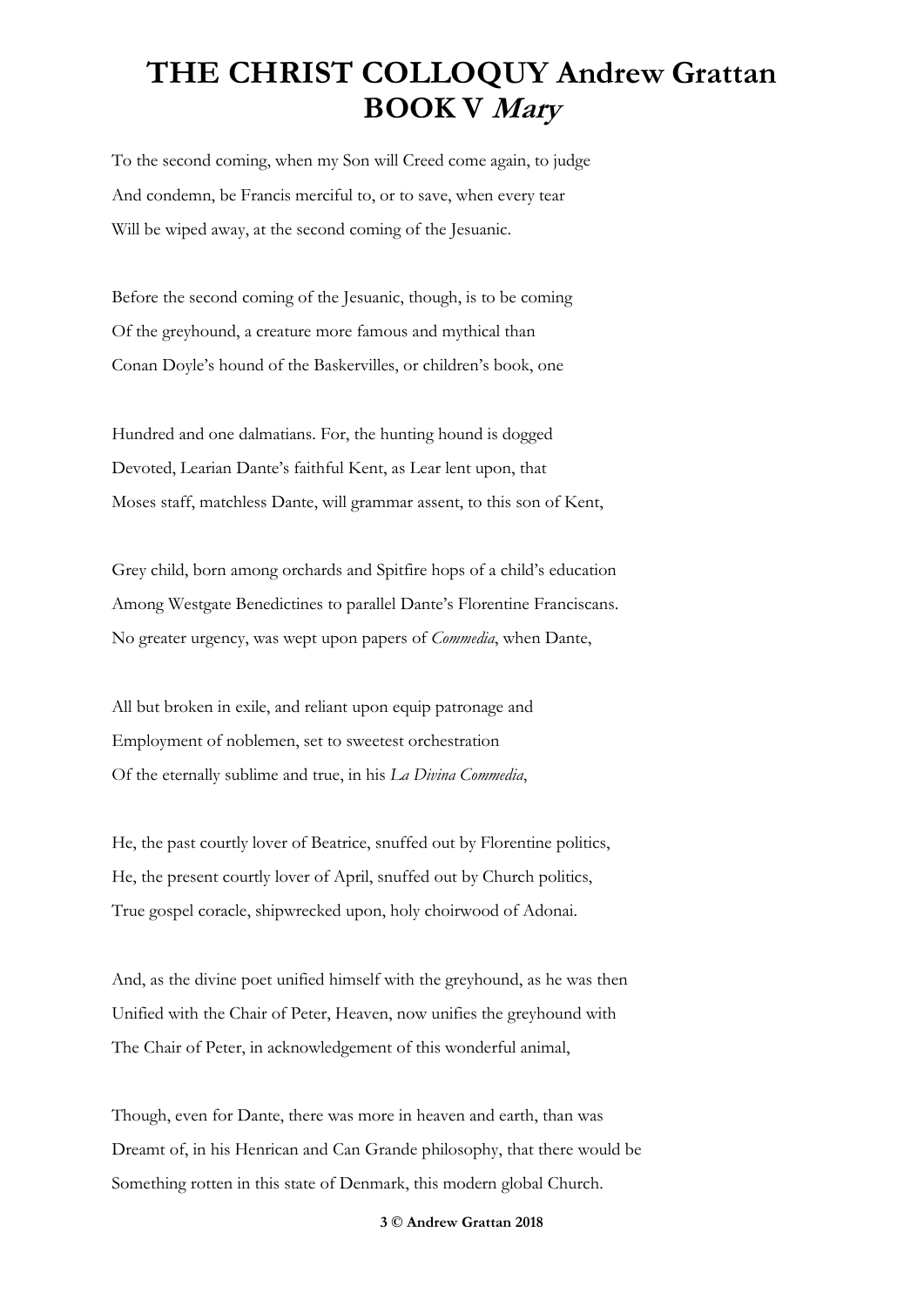And, within remit of the poet's eye, fabulous animal of the greyhound Conceived by Dante, as a Labrador guides a blind man, the sighted greyhound Will guide the Church of today, safely, from present floundering, upon rocks

Of Malta, the ship of Peter, shipwrecked by its own fallacious crew of Barabbas Brigands, paedophile monks and priests, who threaten to sink vessel Of the pilot of the Galilean lake, whom Noah would never have

Stooped to save from cleansing flood, inducted two by two into ark; And, the greyhound will save holy mother Church, from jagged rocks, Scuttling, and lead her back to promised land of clergy sinlessness, with

Sixth gospel of *The Christ Colloquy*. This epidemic of abuse, That has covered the earth like a flood, though a sewer, not a river, Prompts Newman's 'kindly light', leading out the encircling gloom,

To be relit, dreamer of Gerontius, second only to the divine poet, To inspire new divine poet, that Greyhound, take his place with Alighieri and Newman, as my three original, numinous minds of the Church,

For extinction of a weird sin, that my Son would happily be Recrucified for, that they crucify his children, the one, who said, 'Suffer the little children to come unto me'. As *deus ex machina*,

I, the Marian, will send the mythical champion upon the earth, This stuff of legend and Psalmic justice, retribution for the cries and tears, The greyhound, mid between pointer and pincer, for he is all the

*Commedia* prophecy, DXV, contextualized, in spin too, of *Purgatorio* And *Paradiso*, and *il veltro*, shall bring peace to the See of Peter, and right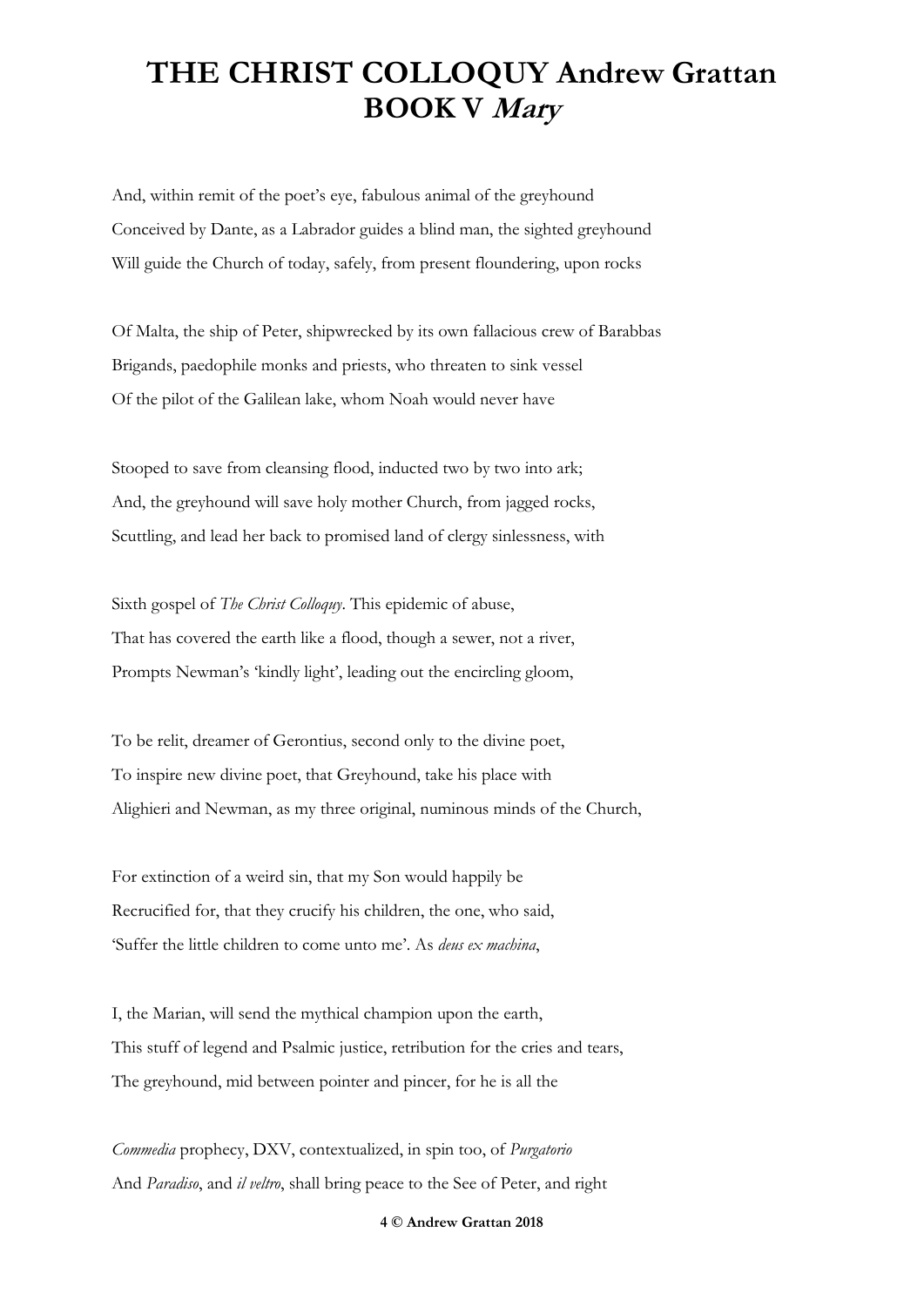The ship, that dissonant *disio* be silenced. Between thought of Hamlet

And longings of Prospero, I will begin carve*, mens mea* of Greyhound, And fabulous intellect, that will create *Colloquium Christus*, One, so innocent and pure, his origin will be, puppy courtly love for

Sloane English image of me, in Florence, at quickening age of five and thirty. Lights, princedoms, virtues, powers, cherubim and seraphim, I, the Marian, in recognition of dual documents, *In Praeclara Summorum*

And *Altissimi Cantus*, and in recognition, of the intimate union of Dante With this Chair of Peter, intimately unify, 'the manger of light', with The Chair of Peter, and the manger of Bethlehem, that I may forget,

Abyss of look, that was my eyes' cast into degradation of Bethlehem manger; And, in recognition, of that matter which was genesis new created, At collision of souls of Dante and Beatrice, reunited in Heaven,

Creation of a new species of angel, species, to know but two seeds, Two new lives, one male and one female amoraphim. And, as Romulus and Remus founded Rome, as Livy, *Ab Urbe Condita* recorded,

I, the Marian, refound Rome, in founding new species of angelic delight, Amoraphim, *Amor*, Roma backwards, as Rome is quicksand backwards These days, that she, city of the shepherd, might move forwards,

And Andrew and April, greyhound and Child, will refound Rome, Post-crisis, within infrastructure, of but Heaven's time and clock. To declare an Augustinian just war, I, Mary, send all goodness

And sweetness, upon the earth, the hunting hound, destined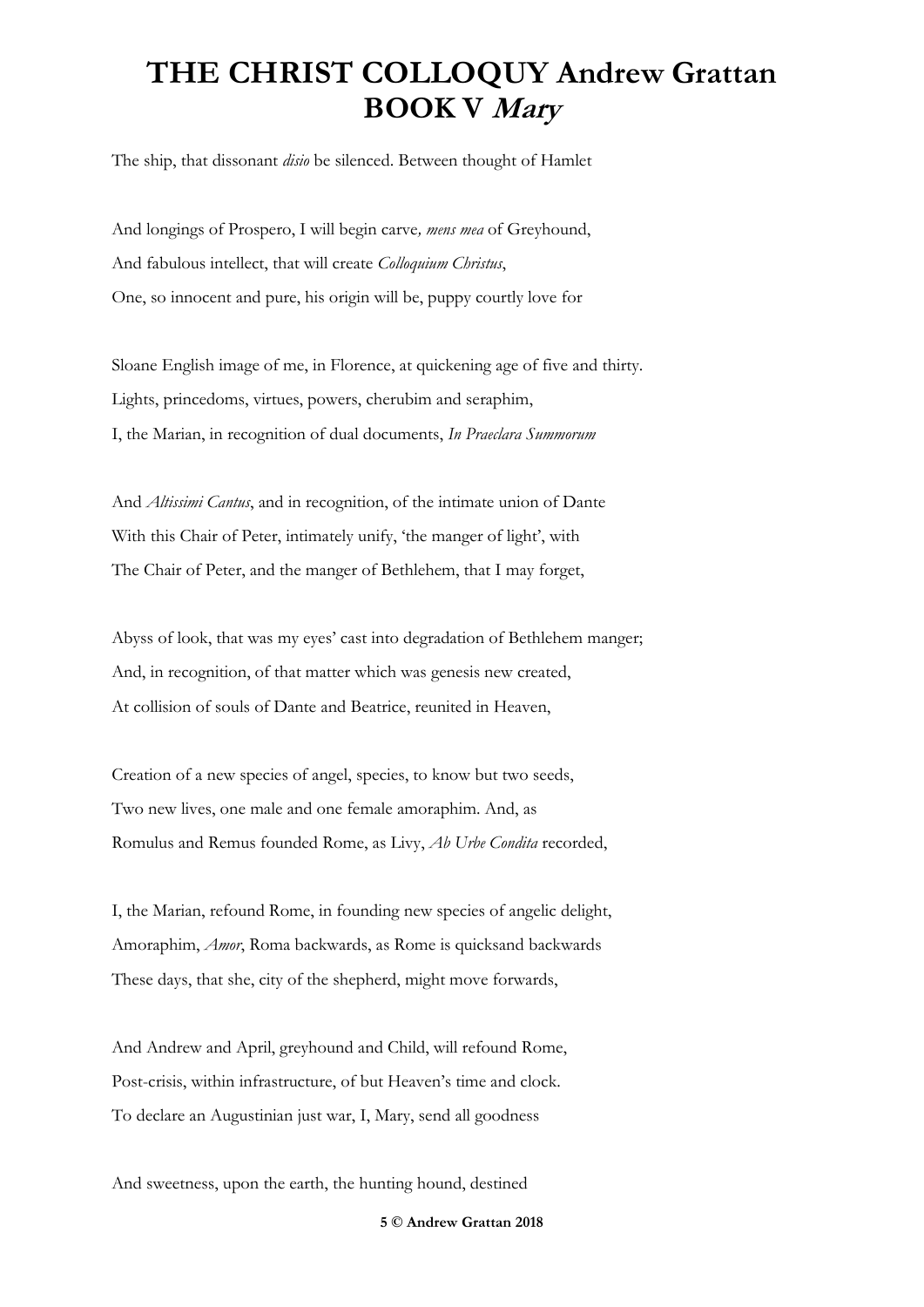As he was, for all time and eternity, to bring true health to the hearth of Italy again, cross keys, and merciless, *anno domini* two thousand thirteen,

Hunt the new she wolf, this janus wolf of paedophile monk and priest, All the way back to Hell, where I consign them today, to languish Within the wood of the suicides within *Inferno*, that part Hell,

Wood, polar, to the wooden Chair of Peter, pine paired with mahogany. This is where the wood of Adonai abides in state, monastic Choirwoods of all the world, from Subiaco to Camaldoli, that

People wood of the suicides, the weeping willows of Woolhampton, Become dark, noxious tartorous bark and barque, eaten with cankers, That even Milton, could not record a more dark material, than rotted

And degraded wood, as it really is, choirwood, cast as soul of a Paedophile, when splendour of the truth is revealed, by truth and virtue Of the greyhound. And born, he will be, between felt and felt,

This exhalation of childlike innocence, Ockham cleverness and *suavitas*, Between Cross-arms of '*Christ Sonnets*', in Rome, *collectio* conceived To confront chaos, anti-Scripture of other exile's *Finnegans Wake*;

Born, he will be, this baby-child of greyhound, between felt and The felt, frontage and frontage, choir-side and choir-side of Adonai choirwood; born, he will be, between Goliath and Goliath,

Bloated bores, career Benedictines and career Dominicans, empty Cymbals, before this slight, supple David; born, he will be, between Two sides of blackest choirwood, Austen sensibility of greyhound,